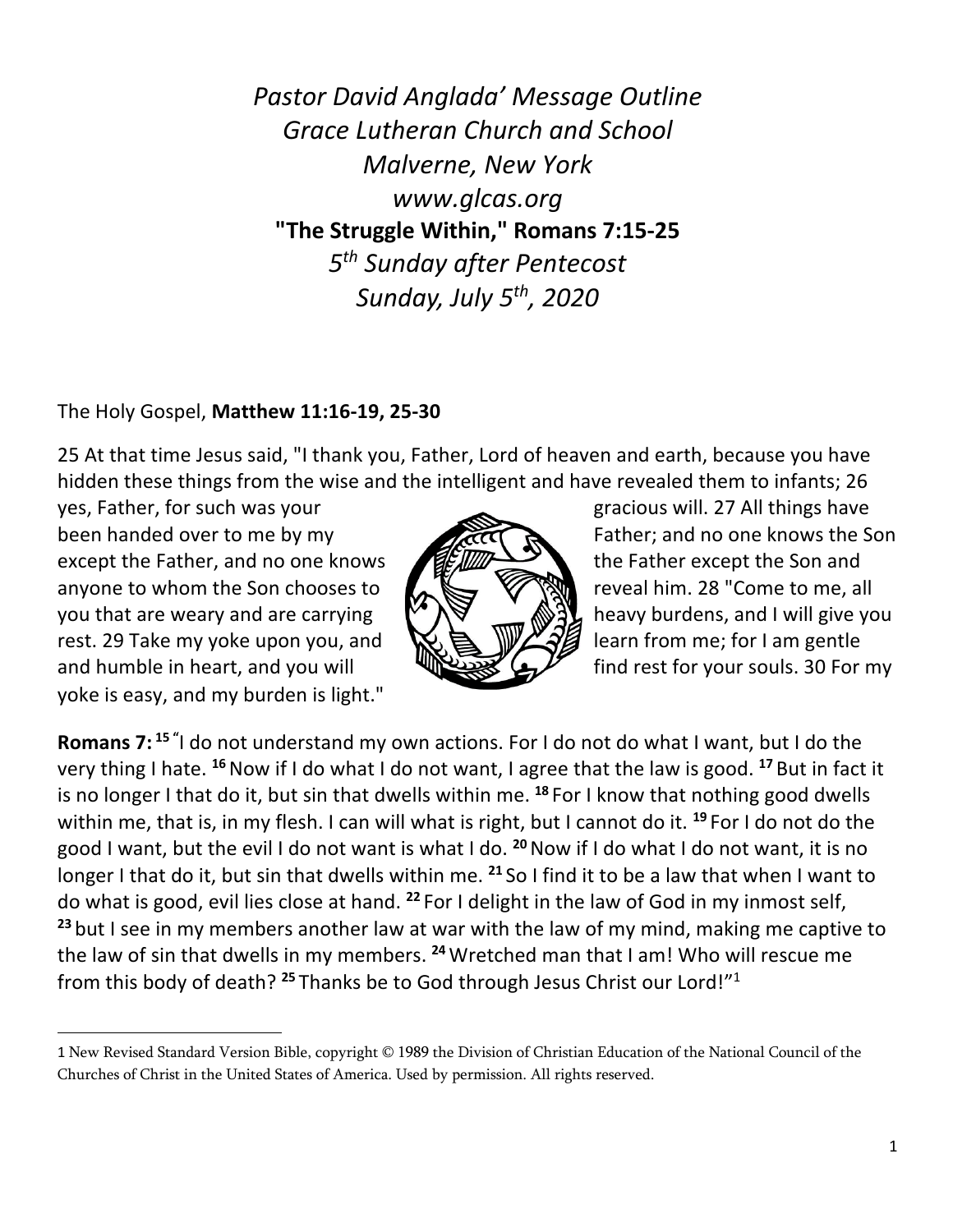## **Prayer for Illumination:**

Startle us, O God, with your truth and open our hearts and our minds to your wondrous love. Speak your word to us; silence in us any voice but your own and be with us now as we turn our attention, our minds, and our hearts, to you, in Jesus Christ, our Lord. Amen.

Grace and peace my sisters and brothers, when I was about eight years my mother said to me David, I am going next door to visit with Martha Rodriguez for about fifteen minutes, I will be back quickly. Now, before her visit, mother had warned me not touched the cookies she had baked. Mother left to visit Mrs. Rodriguez within five minutes of her departure, guess what I did? You are correct; I ate not one cookie; I ate two oatmeal cookies. My good friends, I was elated. I was in haven.

Mother, arrived within fifteen minutes as she promised, she looked at me and said, David, did you have a cookie, I froze, I can still hear my mother voice, David did you eat a cookie? Can you guess my response? I first said no, and my mother looked at me with her piercing eyes and said David, did you eat a cookie? I knew I had gotten caught, why, I saw, what she first observed when she came back from Mrs. Rodriguez's home. The crumbs of cookies on my mouth and shirt. I responded I got hungry and was not sure when you were coming back. Plus, oatmeal cookies are healthy. Mother, in a loud voice, said David go to your room!

St. Paul said, "For I do not do what I want, but I do the very thing I should not do or hate."

These were the words of St. Paul when writes to the Roman house churches<sup>2</sup> around the year 57 (CE)<sup>3</sup>. The only difference is that Paul tells the truth that he struggles with his humanity. Let' us listen to the words of St. Paul: I am using the message bible:

"Yes. I am full of myself—after all, I have spent a long time in sin's prison. What I do not understand about myself is that I decide one way, but then I act another, doing things I absolutely despise. So, if I cannot be trusted to figure out what is best for myself and then do it, it becomes obvious that God's command is necessary.

But I need something *more*! For if I know the law but still cannot keep it, and if the power of sin within me keeps sabotaging my best intentions, I obviously need help! I realize that I do

<sup>&</sup>lt;sup>2</sup> Katherine Grieb A., The Story of Romans-A Narrative Defense of God's Righteousness (Westminster John Knox Press, Louisville, 2002),1

 $3$  Wayne A. Meeks ed., The Writings of St. Paul (W.W. Norton and Company, New York, 1972), 66.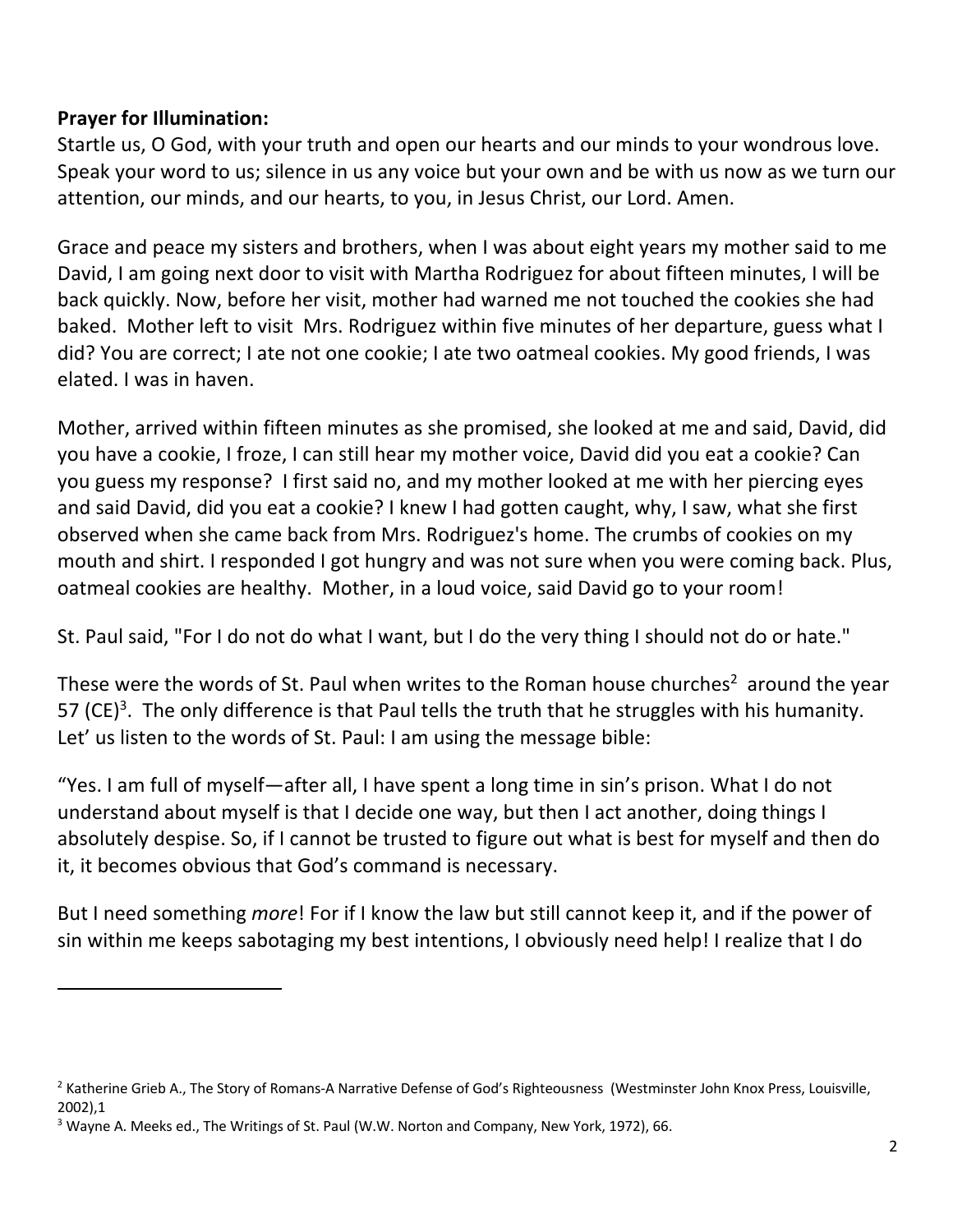not have what it takes. I can it, but I cannot *do* it. I decide to do good, but I do not *really* do it; I decide not to do bad, but then I do it anyway. My decisions, such as they are, do not result in actions. Something has gone wrong deep within me and gets the better of me every time. It happens so often that it is predictable. The moment I decide to do good, sin is there to trip me up. I truly delight in God's commands, but it is obvious that not all of me joins in that delight. Parts of me covertly rebel, and just when I least expect it, they take charge. I have tried everything, and nothing helps. I am at the end of my rope. Is there no one who can do anything for me? Isn't that the real question? The answer, thank God, is that Jesus Christ can and does. He acted to set things right in this life of contradictions where I want to serve God with all my heart and mind, but am pulled by the influence of sin to do something totally different.<sup>4"</sup>

I find St. Paul to be authentic as well as transparent by confessing that he has challenges in his spiritual journey. Let us think about this for a moment. St. Paul does not know the Christians living in Rome. However, he pours out his heart out to them.

In his letter to the Romans, St. Paul communicates to the Roman house churches that he is "called" to be an apostle of Christ. That he is not ashamed of the Gospel; it is the power of God for salvation to everyone who has faith. That he is obedient to Christ, that he has been free in Christ and no longer a slave to sin moreover that he seeks to live a life of holiness. Additionally, he says that the life of a Christian is to be dead to sin and alive to God. But now, in chapter 7, Paul keeps it real, I have my struggles. "For I do not do what I want, but I do the very thing I hate."

St. Paul personalizes the struggle of someone torn between submission to sin, and the freedom of a life lived with God. Paul also had his demons; he had his inner conflicts within him. Let us not be too judgmental of St. Paul, we all have our internal struggles.

The man who once said, "on the road to Damascus on a journey suddenly a light from heaven flashed around me." "I fell to the ground and heard a voice say to him, "Saul, Saul, why do you persecute me?" "Who are you, LORD?" I asked. "I am Jesus, whom you are persecuting," he replied. 6"Now get up and go into the city, and you will be told what you must do." (Acts 9:3-8)

The man who becomes one of the leaders of the early church is being challenged or struggling spiritually; there is an internal struggle or fight inside of him. Paul says I want to do good. However, I entertain what I should not be doing.

<sup>4</sup> The Message (MSG)**,** Copyright © 1993, 2002, 2018 by Eugene H. Peterson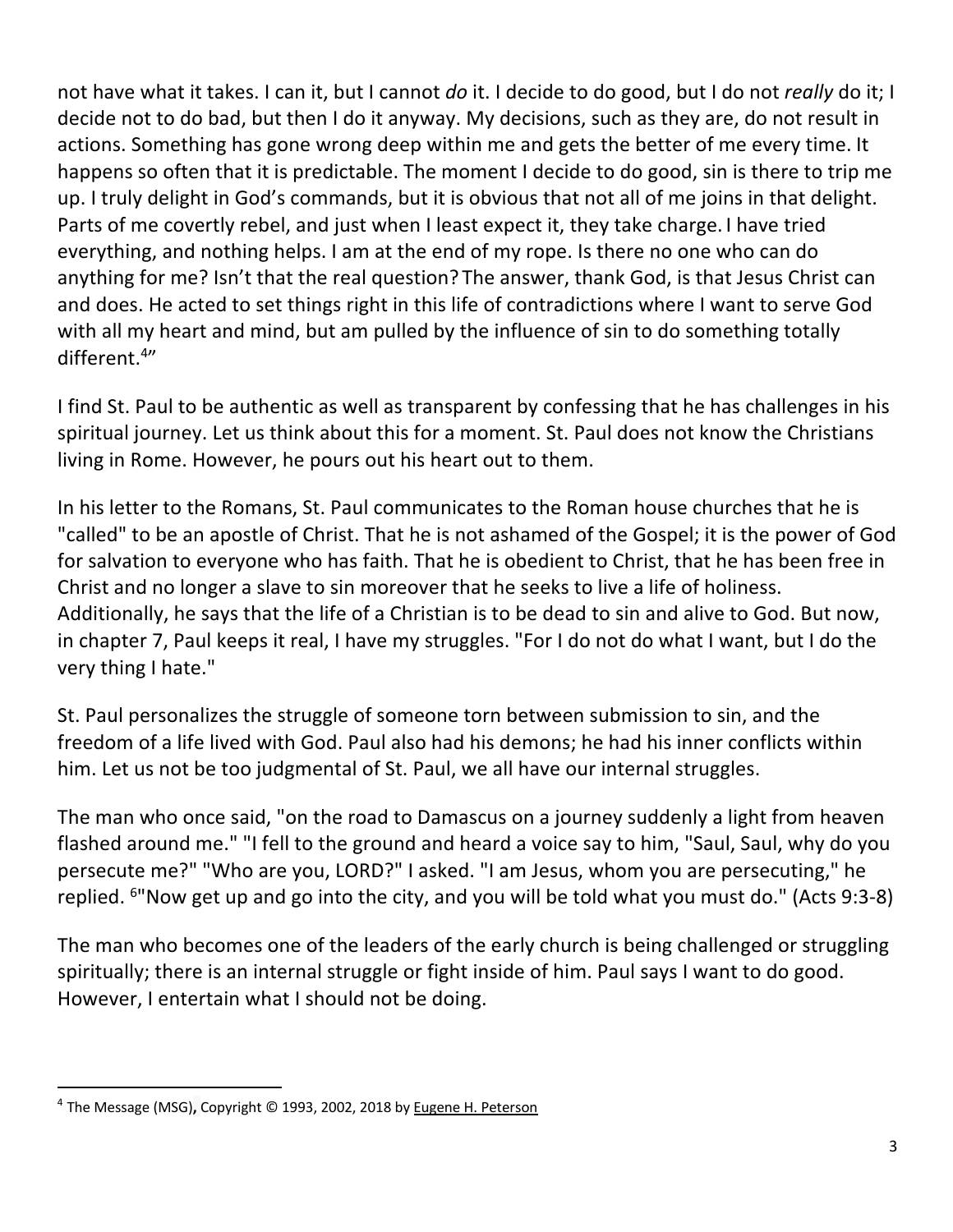Imagine a little stone that enters your shoe, and when you are walking, walking becomes a challenge until you remove that little stone. Better yet, St. Paul had his own Achilles heel, an Achilles' heel, is a weakness despite overall strength.

In Greek mythology, Achilles was a hero of the Trojan War, the greatest of all the Greek warriors. However, Paris, also known as Alexander another Greek warrior, knew that Achilles had a weakness, Paris shot Achilles<sup>5</sup> in the heel with an arrow. Achilles had a vulnerable heel. We all have an Achilles heel. So did St. Paul.

My good friends, like St. Paul, we will all have our struggles and challenges in our lives.

What are your thorns in the flesh, or what is your Achilles heel?

The great apostle Paul had a thorn in the flesh. However, St. Paul understood how the grace of God in Jesus Christ changes everything: Paul say's "wretched man that I am! Who will rescue me from this body of death? Thanks be to God through Jesus Christ, our Lord."

This is the declaration of forgiveness that becomes a declaration of freedom. It is the liberating word that our blessed Lord Jesus promises us, we are never hopeless or finally lost; even the worst of us is never irredeemable or unlovable.<sup>6</sup>

Even if we descend into utter darkness, even if we can never quite climb into the light, nothing shall separate us from the Love of God.

People of God this liberating grace of Christ that redeems not only our vices but our virtues too. We are set free to joyfully seek the will of God in the confidence that God redeems and is making all things new for all of us.

My good sisters and brothers, yes, you will have your struggles within. However, our blessed Lord Jesus will strengthen us to overcome all our temptations and struggles we face daily.

How do we overcome our inward challenges: by being honest with yourself that you need help, confess to God your difficulties, tell God that you need assistant with your difficulties, that you are helpless, embrace God's grace and forgiveness and enjoy the life God has given you.

Equally important live your life with gratitude, God has forgiven you also that God has set you free from the slavery of sin. Perhaps you are just tired of having sin or your daily struggles take

<sup>&</sup>lt;sup>5</sup> Paris and Achilles, Greek Mythology.<br><sup>6</sup> Patrick W. T. Johnson. Joel B. Green, Thomas G. Long, Luke A. Powery, Cynthia Lo. Rigby and Carolyn J. Sharp, Connections-A Lectionary Commentary for Preaching and Worship (WJK, Louisville, 2020) 133.